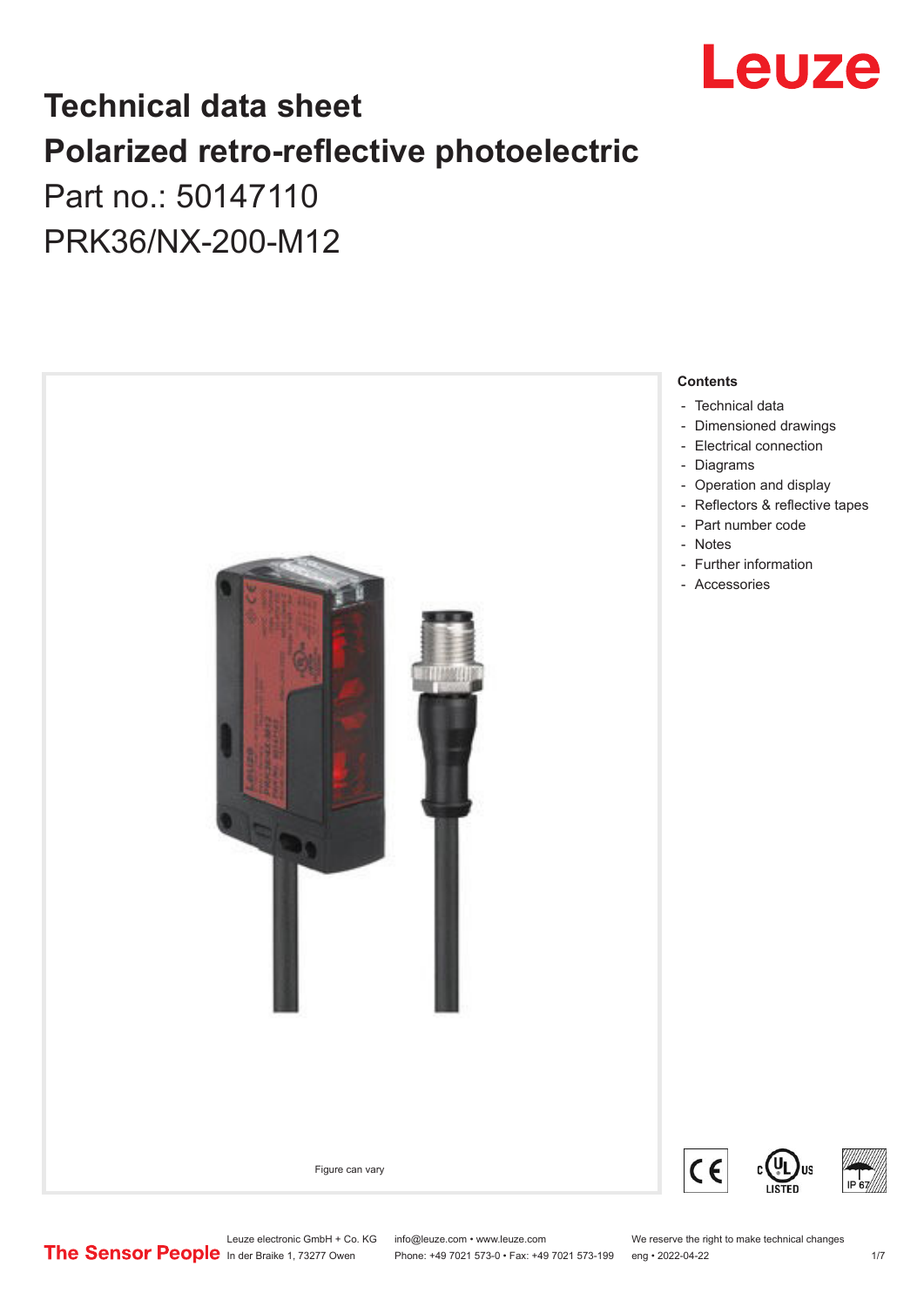### <span id="page-1-0"></span>**Technical data**

# Leuze

#### **Basic data**

| Series                                                           | 36                                         |  |
|------------------------------------------------------------------|--------------------------------------------|--|
| <b>Operating principle</b>                                       | Reflection principle                       |  |
|                                                                  |                                            |  |
| <b>Optical data</b>                                              |                                            |  |
| <b>Operating range</b>                                           | Guaranteed operating range                 |  |
| <b>Operating range</b>                                           | $0.317$ m, With reflector TK(S)<br>100x100 |  |
| <b>Operating range limit</b>                                     | Typical operating range                    |  |
| <b>Operating range limit</b>                                     | $0.321$ m, With reflector $TK(S)$          |  |
|                                                                  | 100x100                                    |  |
| <b>Light source</b>                                              | LED, Red                                   |  |
| Wavelength                                                       | 645 nm                                     |  |
| <b>Transmitted-signal shape</b>                                  | Pulsed                                     |  |
| LED group                                                        | Exempt group (in acc. with EN 62471)       |  |
| <b>Electrical data</b>                                           |                                            |  |
| <b>Protective circuit</b>                                        | Polarity reversal protection               |  |
|                                                                  | Short circuit protected                    |  |
|                                                                  | <b>Transient protection</b>                |  |
|                                                                  |                                            |  |
| Performance data                                                 |                                            |  |
| Supply voltage $U_{B}$                                           | 10  30 V, DC, Incl. residual ripple        |  |
| <b>Residual ripple</b>                                           | 0  15 %, From $U_{\rm B}$                  |  |
| <b>Open-circuit current</b>                                      | 020mA                                      |  |
|                                                                  |                                            |  |
| <b>Outputs</b><br>Number of digital switching outputs 1 Piece(s) |                                            |  |
|                                                                  |                                            |  |
| Switching outputs                                                |                                            |  |
| Voltage type                                                     | DC                                         |  |
| Switching current, max.                                          | 100 mA                                     |  |
| <b>Switching voltage</b>                                         | high: ≥(U <sub>в</sub> -2V)                |  |
|                                                                  | $low: \leq 2$ V                            |  |
|                                                                  |                                            |  |
| <b>Switching output 1</b>                                        |                                            |  |
| Assignment<br>Switching element                                  | Connection 1, pin 4<br>Transistor, NPN     |  |
| <b>Switching principle</b>                                       | Dark switching                             |  |
|                                                                  |                                            |  |
| Timing                                                           |                                            |  |
| <b>Switching frequency</b>                                       | 300 Hz                                     |  |
| Response time                                                    | 1.66 ms                                    |  |
| Readiness delay                                                  | 300 ms                                     |  |
| <b>Connection</b>                                                |                                            |  |
|                                                                  |                                            |  |
| <b>Connection 1</b>                                              |                                            |  |
| <b>Function</b>                                                  | Signal OUT                                 |  |
|                                                                  | Voltage supply                             |  |
| <b>Type of connection</b>                                        | Cable with connector                       |  |
| Cable length                                                     | 200 mm                                     |  |
| <b>Sheathing material</b>                                        | <b>PUR</b>                                 |  |
| Cable color                                                      | <b>Black</b>                               |  |
| <b>Number of conductors</b>                                      | 4-wire                                     |  |
| Wire cross section                                               | $0.2$ mm <sup>2</sup>                      |  |
| <b>Thread size</b>                                               | M12                                        |  |
| Type                                                             | Male                                       |  |
| Material                                                         | Plastic                                    |  |

#### **Mechanical data**

| Dimension (W x H x L)          | 20.5 mm x 76.3 mm x 44 mm    |
|--------------------------------|------------------------------|
| <b>Housing material</b>        | Plastic                      |
| <b>Plastic housing</b>         | PC-PRT                       |
| Lens cover material            | Plastic / PMMA               |
| Net weight                     | 65 <sub>g</sub>              |
| <b>Housing color</b>           | <b>Black</b>                 |
| Type of fastening              | Through-hole mounting        |
|                                | Via optional mounting device |
|                                |                              |
| <b>Operation and display</b>   |                              |
| Type of display                | LED                          |
| <b>Number of LEDs</b>          | 2 Piece(s)                   |
|                                |                              |
| <b>Environmental data</b>      |                              |
| Ambient temperature, operation | $-4060 °C$                   |
| Ambient temperature, storage   | $-40$ 70 °C                  |
|                                |                              |
| <b>Certifications</b>          |                              |
| Degree of protection           | IP 67                        |
| <b>Protection class</b>        | Ш                            |
| <b>Certifications</b>          | c UL US                      |
| <b>Standards applied</b>       | IEC 60947-5-2                |
|                                |                              |
| <b>Classification</b>          |                              |
| <b>Customs tariff number</b>   | 85365019                     |
| <b>ECLASS 5.1.4</b>            | 27270902                     |
| <b>ECLASS 8.0</b>              | 27270902                     |
| <b>ECLASS 9.0</b>              | 27270902                     |
| ECLASS 10.0                    | 27270902                     |
| ECLASS 11.0                    | 27270902                     |
| <b>ECLASS 12.0</b>             | 27270902                     |
| <b>ETIM 5.0</b>                | EC002717                     |
| <b>ETIM 6.0</b>                | EC002717                     |
|                                |                              |

**No. of pins** 4 -pin **Encoding** A-coded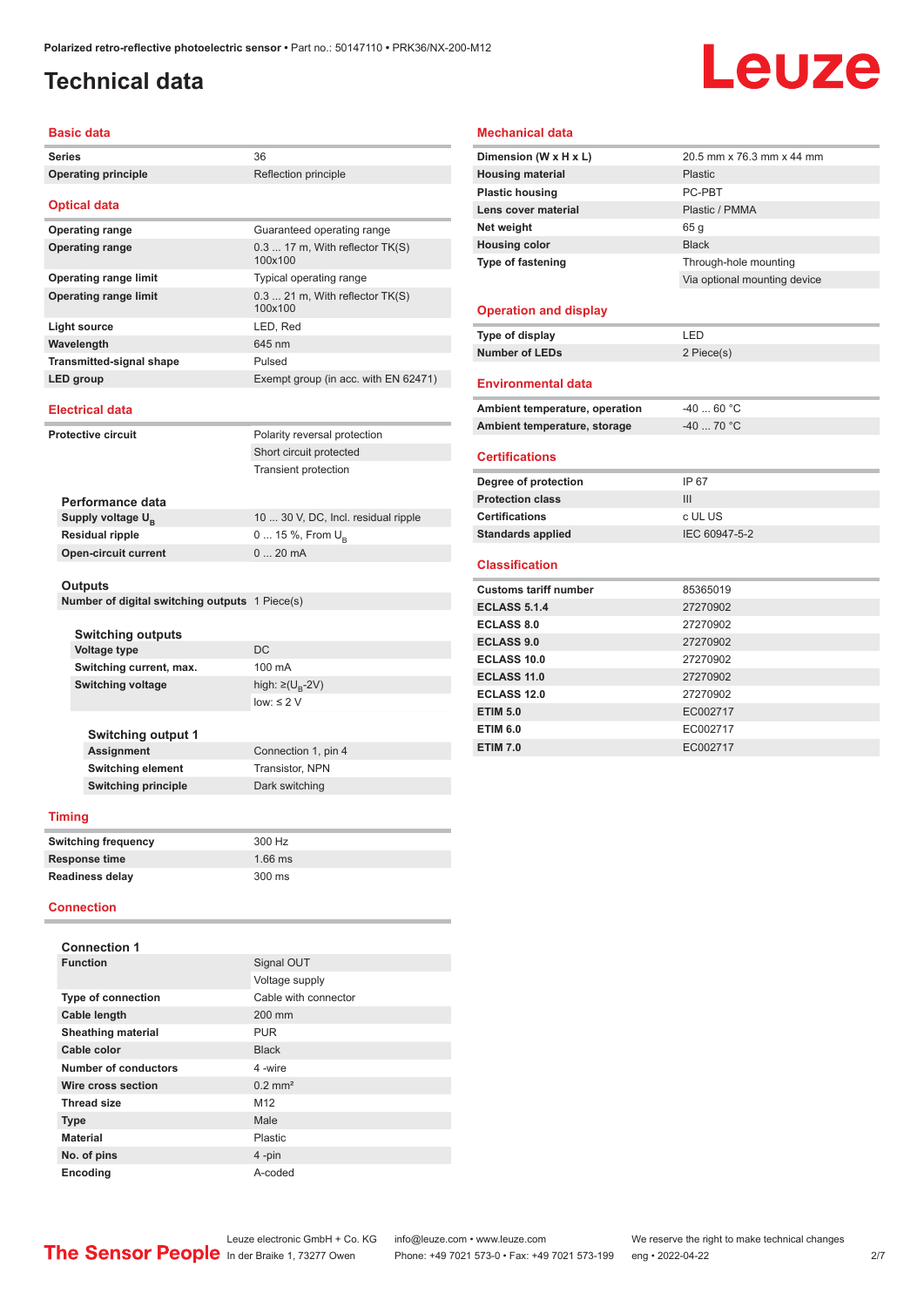### <span id="page-2-0"></span>**Dimensioned drawings**

Leuze

All dimensions in millimeters



### **Electrical connection**

#### **Connection 1**

| <b>Function</b>           | Signal OUT            |
|---------------------------|-----------------------|
|                           | Voltage supply        |
| Type of connection        | Cable with connector  |
| Cable length              | 200 mm                |
| <b>Sheathing material</b> | <b>PUR</b>            |
| Cable color               | <b>Black</b>          |
| Number of conductors      | 4 -wire               |
| Wire cross section        | $0.2$ mm <sup>2</sup> |
| <b>Thread size</b>        | M12                   |
| <b>Type</b>               | Male                  |
| <b>Material</b>           | Plastic               |
| No. of pins               | 4-pin                 |
| Encoding                  | A-coded               |

#### **Pin Pin assignment**

| 2                    | n.c.              |
|----------------------|-------------------|
| $\ddot{\phantom{0}}$ | GND               |
| $\overline{a}$       | $\overline{1}$ IT |

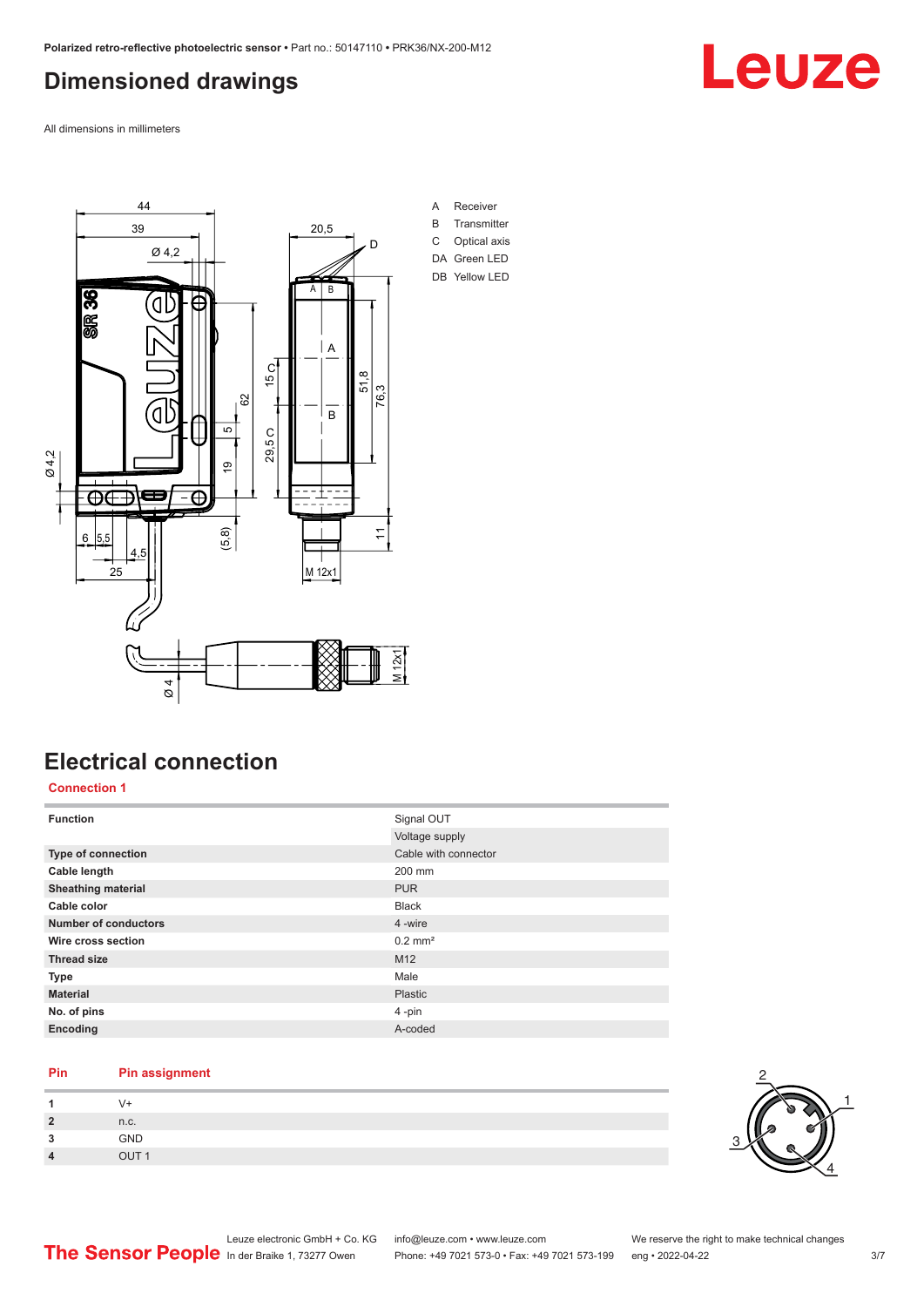### <span id="page-3-0"></span>**Diagrams**

## Leuze

### Typ. response behavior (TKS100x100)



### Typ. function reserve



- x Distance [m]
- y Function reserve
- A TKS 100x100
- B TKS 40x60
- C TKS 20x40 D Film REF 4-A-50x50
- 

### **Operation and display**

| <b>LED</b>     | <b>Display</b>           | <b>Meaning</b>                       |
|----------------|--------------------------|--------------------------------------|
|                | Green, continuous light  | Operational readiness                |
| $\overline{2}$ | Yellow, continuous light | Light path free                      |
|                | Yellow, flashing         | Light path free, no function reserve |

### **Reflectors & reflective tapes**

|            | Part no. | <b>Designation</b> | <b>Operating range</b><br><b>Operating range</b> | <b>Description</b>                                                                                                                                                                                                                     |
|------------|----------|--------------------|--------------------------------------------------|----------------------------------------------------------------------------------------------------------------------------------------------------------------------------------------------------------------------------------------|
| $\sqrt{2}$ | 50117583 | MTKS 50x50.1       | $0.312 \text{ m}$<br>$0.315$ m                   | Design: Rectangular<br>Triple reflector size: 1.2 mm<br>Reflective surface: 50 mm x 50 mm<br>Material: Plastic<br>Base material: Plastic<br>Chemical designation of the material: PMMA8N<br>Fastening: Through-hole mounting, Adhesive |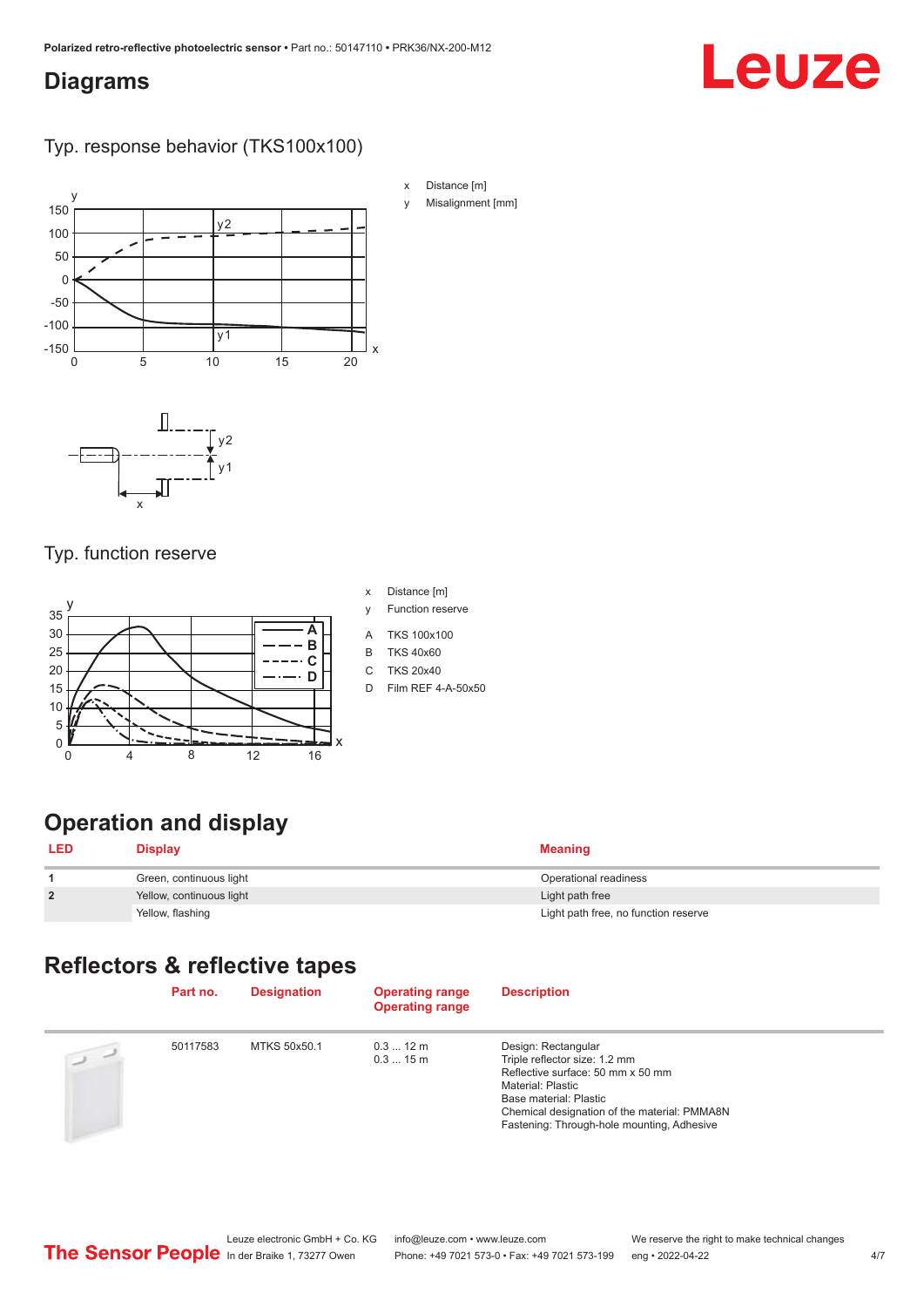### <span id="page-4-0"></span>**Reflectors & reflective tapes**

## **Leuze**

| Part no. | <b>Designation</b> | <b>Operating range</b><br><b>Operating range</b> | <b>Description</b>                                                                                                                                                                                                                                   |
|----------|--------------------|--------------------------------------------------|------------------------------------------------------------------------------------------------------------------------------------------------------------------------------------------------------------------------------------------------------|
| 50108300 | REF 4-A-50x50      | 0.33m<br>0.34m                                   | Design: Rectangular<br>Reflective surface: 50 mm x 50 mm<br><b>Material: Plastic</b><br>Chemical designation of the material: PMMA<br>Fastening: Self-adhesive                                                                                       |
| 50003192 | TK 100x100         | 0.317m<br>$0.321$ m                              | Design: Rectangular<br>Triple reflector size: 4 mm<br>Reflective surface: 96 mm x 96 mm<br><b>Material: Plastic</b><br>Base material: Plastic<br>Chemical designation of the material: PMMA8N<br>Fastening: Rear side can be glued                   |
| 50024127 | <b>TK 82.2</b>     | $0.312 \text{ m}$<br>0.315m                      | Design: Round<br>Triple reflector size: 4 mm<br>Reflection surface diameter: 79 mm<br><b>Material: Plastic</b><br>Base material: Plastic<br>Chemical designation of the material: PMMA8N<br>Fastening: Through-hole mounting, Rear side can be glued |
| 50022816 | <b>TKS 100X100</b> | 0.317m<br>$0.321$ m                              | Design: Rectangular<br>Triple reflector size: 4 mm<br>Reflective surface: 96 mm x 96 mm<br><b>Material: Plastic</b><br>Base material: Plastic<br>Chemical designation of the material: PMMA8N<br>Fastening: Through-hole mounting, Adhesive          |
| 50081283 | <b>TKS 20X40</b>   | 0.36m<br>0.38m                                   | Design: Rectangular<br>Triple reflector size: 2.3 mm<br>Reflective surface: 16 mm x 38 mm<br><b>Material: Plastic</b><br>Base material: Plastic<br>Chemical designation of the material: PMMA8N<br>Fastening: Through-hole mounting, Adhesive        |
| 50040820 | <b>TKS 40X60</b>   | 0.310 m<br>0.312 m                               | Design: Rectangular<br>Triple reflector size: 4 mm<br>Reflective surface: 37 mm x 56 mm<br>Material: Plastic<br>Base material: Plastic<br>Chemical designation of the material: PMMA8N<br>Fastening: Through-hole mounting, Adhesive                 |

### **Part number code**

Part designation: **AAA36 D.E/FG-K**

| AAA36 | Operating principle / construction<br>HT36: Diffuse reflection sensor with background suppression<br>LS36: Throughbeam photoelectric sensor transmitter<br>LE36: Throughbeam photoelectric sensor receiver<br>PRK36: Retro-reflective photoelectric sensor with polarization filter |
|-------|-------------------------------------------------------------------------------------------------------------------------------------------------------------------------------------------------------------------------------------------------------------------------------------|
| D     | Light type<br>n/a: red light<br>I: infrared light                                                                                                                                                                                                                                   |
| Е     | Equipment<br>n/a: standard<br>1: 270° potentiometer<br>D: Depolarizing media                                                                                                                                                                                                        |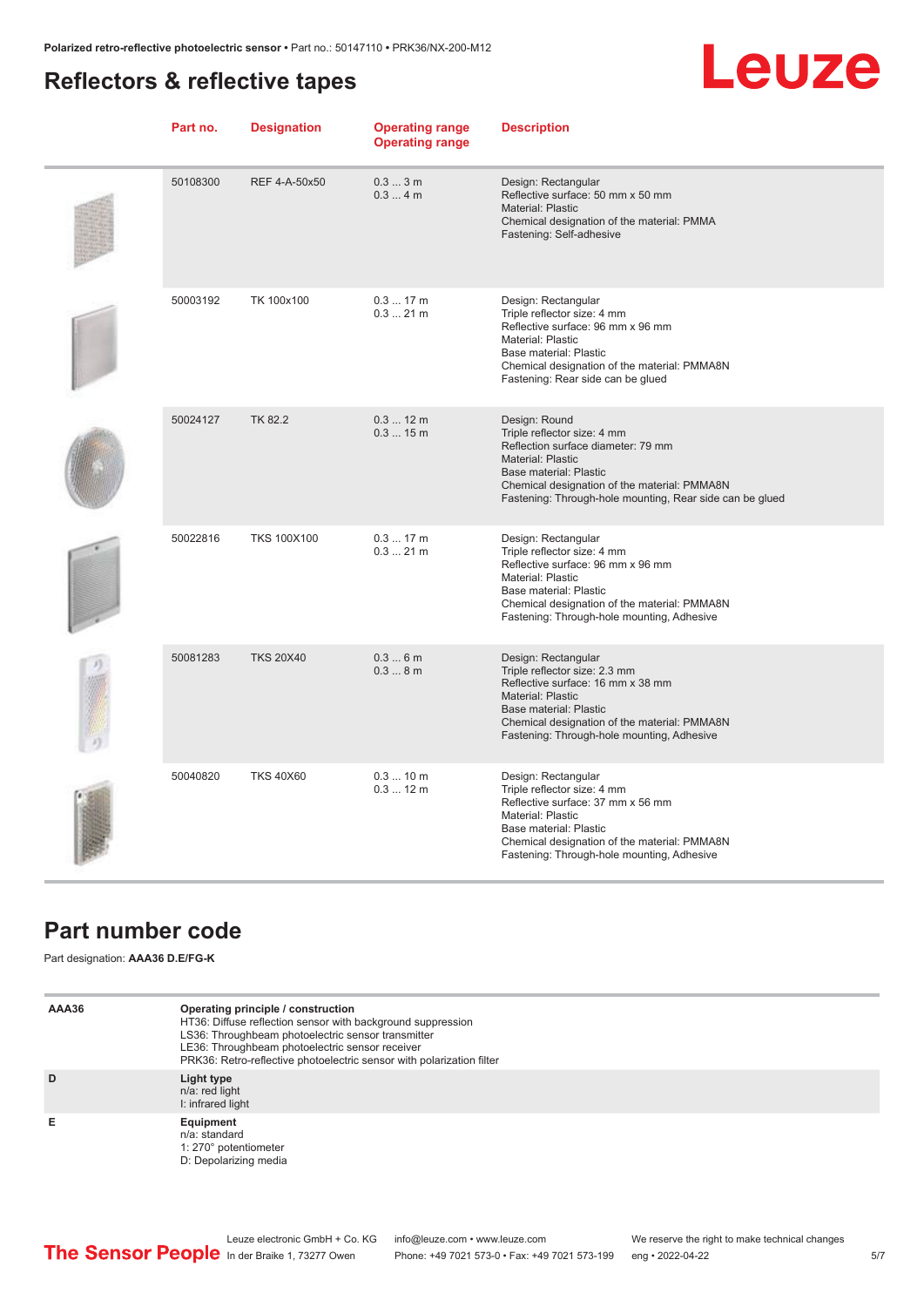### <span id="page-5-0"></span>**Part number code**

## Leuze

| FG | <b>Switching output / Function</b><br>2: NPN transistor output, light switching<br>N: NPN transistor output, dark switching<br>4: PNP transistor output, light switching<br>P: PNP transistor output, dark switching<br>X: pin not used |
|----|-----------------------------------------------------------------------------------------------------------------------------------------------------------------------------------------------------------------------------------------|
| ĸ  | n/a: cable, standard length 2000 mm, 3-wire<br>200-M12: cable, length 200 mm with M12 connector, 4-pin, axial (plug)<br>M12: M12 connector, 4-pin (plug)                                                                                |
|    | <b>Note</b>                                                                                                                                                                                                                             |
|    | $\&$ A list with all available device types can be found on the Leuze website at www.leuze.com.                                                                                                                                         |

### **Notes**

| <b>Observe intended use!</b>                                                                                                                                                                                                     |
|----------------------------------------------------------------------------------------------------------------------------------------------------------------------------------------------------------------------------------|
| $\%$ This product is not a safety sensor and is not intended as personnel protection.<br>$\&$ The product may only be put into operation by competent persons.<br>$\%$ Only use the product in accordance with its intended use. |
|                                                                                                                                                                                                                                  |



#### **For UL applications:**

ª For UL applications, use is only permitted in Class 2 circuits in accordance with the NEC (National Electric Code).

ª These proximity switches shall be used with UL Listed Cable assemblies rated 30V, 0.5A min, in the field installation, or equivalent (categories: CYJV/ CYJV7 or PVVA/PVVA7)

### **Further information**

- Light source: Average life expectancy 100,000 h at an ambient temperature of 25 °C
- Response time: For short decay times, an ohmic load of approx. 5 kOhm is recommended
- Use in safety-relevant applications in accordance with EN ISO 13849-1:2015, e.g. muting, protective field switchover of safety laser scanners

### **Accessories**

### Connection technology - Connection cables

|   |   | Part no. | <b>Designation</b>     | <b>Article</b>   | <b>Description</b>                                                                                                                                                               |
|---|---|----------|------------------------|------------------|----------------------------------------------------------------------------------------------------------------------------------------------------------------------------------|
| ┋ | Ŵ | 50130652 | KD U-M12-4A-V1-<br>050 | Connection cable | Connection 1: Connector, M12, Axial, Female, A-coded, 4-pin<br>Connector, LED: No<br>Connection 2: Open end<br>Shielded: No<br>Cable length: 5.000 mm<br>Sheathing material: PVC |